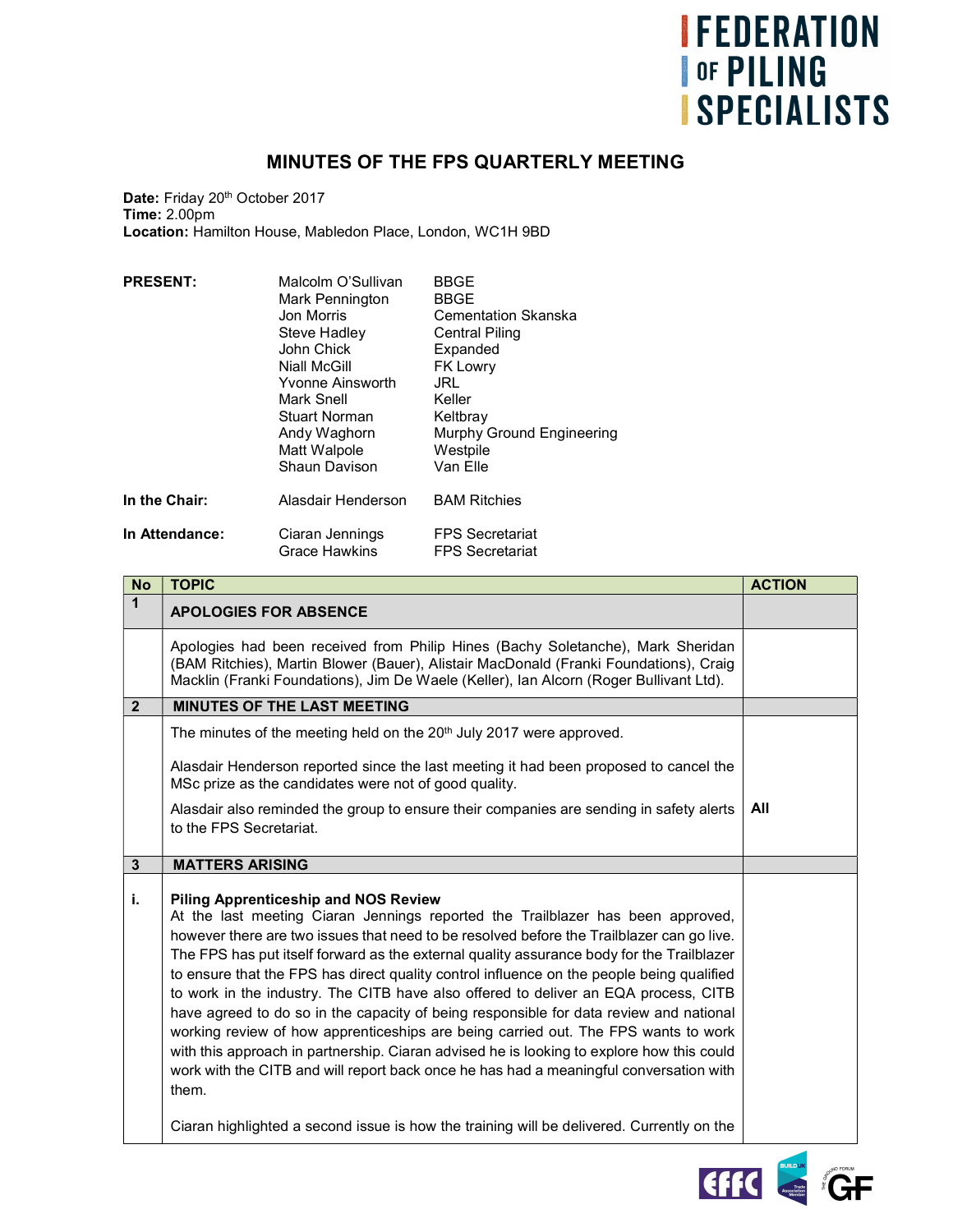|      | SAP the FPS members deliver parts of the syllabus, however under Trailblazer rules<br>there needs to be a single training provider. CITB have offered to be a lead training<br>provider, but they will need to subcontract members of the FPS. The details of how this<br>will work and the agreements to facilitate it need to be put in place. Ciaran advised this<br>sits with Alison Lamplough as the person leading the Trailblazer development process,<br>he asked John Chick to liaise with Alison, John agreed to do so.<br>Ciaran also reported that there is an option for Members to become employer providers<br>to deliver the training directly themselves, however this means a member can only train<br>their own people. It was noted there are a few members looking at this as a possible<br>solution; members interested in this option should register with BIES.<br>Malcolm O'Sullivan commented that FPS trainers such as John Proctor will reach | J Chick |
|------|---------------------------------------------------------------------------------------------------------------------------------------------------------------------------------------------------------------------------------------------------------------------------------------------------------------------------------------------------------------------------------------------------------------------------------------------------------------------------------------------------------------------------------------------------------------------------------------------------------------------------------------------------------------------------------------------------------------------------------------------------------------------------------------------------------------------------------------------------------------------------------------------------------------------------------------------------------------------------|---------|
|      | retirement and the FPS may be left at a stage where there are not enough trainers.<br>Alasdair Henderson advised that the CITB have a commercial rate for the training of<br>trainers and that it is possible for Members and the FPS to apply for funds to train them.                                                                                                                                                                                                                                                                                                                                                                                                                                                                                                                                                                                                                                                                                                   |         |
| ii.  | <b>Build UK PQQ Proposals</b>                                                                                                                                                                                                                                                                                                                                                                                                                                                                                                                                                                                                                                                                                                                                                                                                                                                                                                                                             |         |
|      | Previously it was reported that Build UK are trying to create a unified PQQ system, it is<br>split into two sections for high and low risk activities. They are intending it to work as a<br>base set of questions across all trades then specific question sets for specialists. They<br>have approached trade associations for their audit schedules.                                                                                                                                                                                                                                                                                                                                                                                                                                                                                                                                                                                                                   |         |
|      | The issue for FPS is the introduction of the FPS audit process into this PQQ process.<br>Currently the audit is carried out every three years, but this will be changed to every year<br>under the Build UK proposals. It also means every piling company would be audited to<br>FPS standard which may remove one of the key differentiators for FPS Members. It was<br>suggested there is a risk it may decrease the value of being a Member.                                                                                                                                                                                                                                                                                                                                                                                                                                                                                                                           |         |
|      | The FPS rejected the Build UK proposal and they have modified their proposals. Ciaran<br>Jennings advised that Jim de Waele formulated a reply with the FPS objections and<br>questions.                                                                                                                                                                                                                                                                                                                                                                                                                                                                                                                                                                                                                                                                                                                                                                                  |         |
|      | It was reported that on the 11 <sup>th</sup> October 2017, Ciaran and Alasdair Henderson had a<br>meeting with Build UK, to discuss the elements which the FPS are not happy with.                                                                                                                                                                                                                                                                                                                                                                                                                                                                                                                                                                                                                                                                                                                                                                                        |         |
|      | Alasdair reported a variety of issues which he advised were raised at the meeting on<br>the 11 <sup>th</sup> October. He explained under the revised proposals the intention was that<br>assessor organisations (Achilles, Builders Profile etc) would compete to collect and<br>provide information into a central system that all Tier 1s can use. The intention is that<br>assessor organisations should cease to be the gatekeepers to specific projects and<br>trade associations could act as assessor organisations on behalf of their Members.<br>However, he thought it was naïve to think that this would work given the vested<br>commercial interests of assessor organisations in the existing system.                                                                                                                                                                                                                                                       |         |
| iii. | <b>Crossrail 2 &amp; HS2</b><br>Previously it was reported that HS2 have approached the FPS; they wanted the FPS to<br>provide data on Large Bored Piling Rigs owned by Members. The FPS asked them for<br>a deeper discussion on the delivery plan and the framework capacity. Alasdair<br>Henderson informed the Committee that HS2 cancelled the scheduled meeting and have<br>not responded subsequently.                                                                                                                                                                                                                                                                                                                                                                                                                                                                                                                                                             |         |

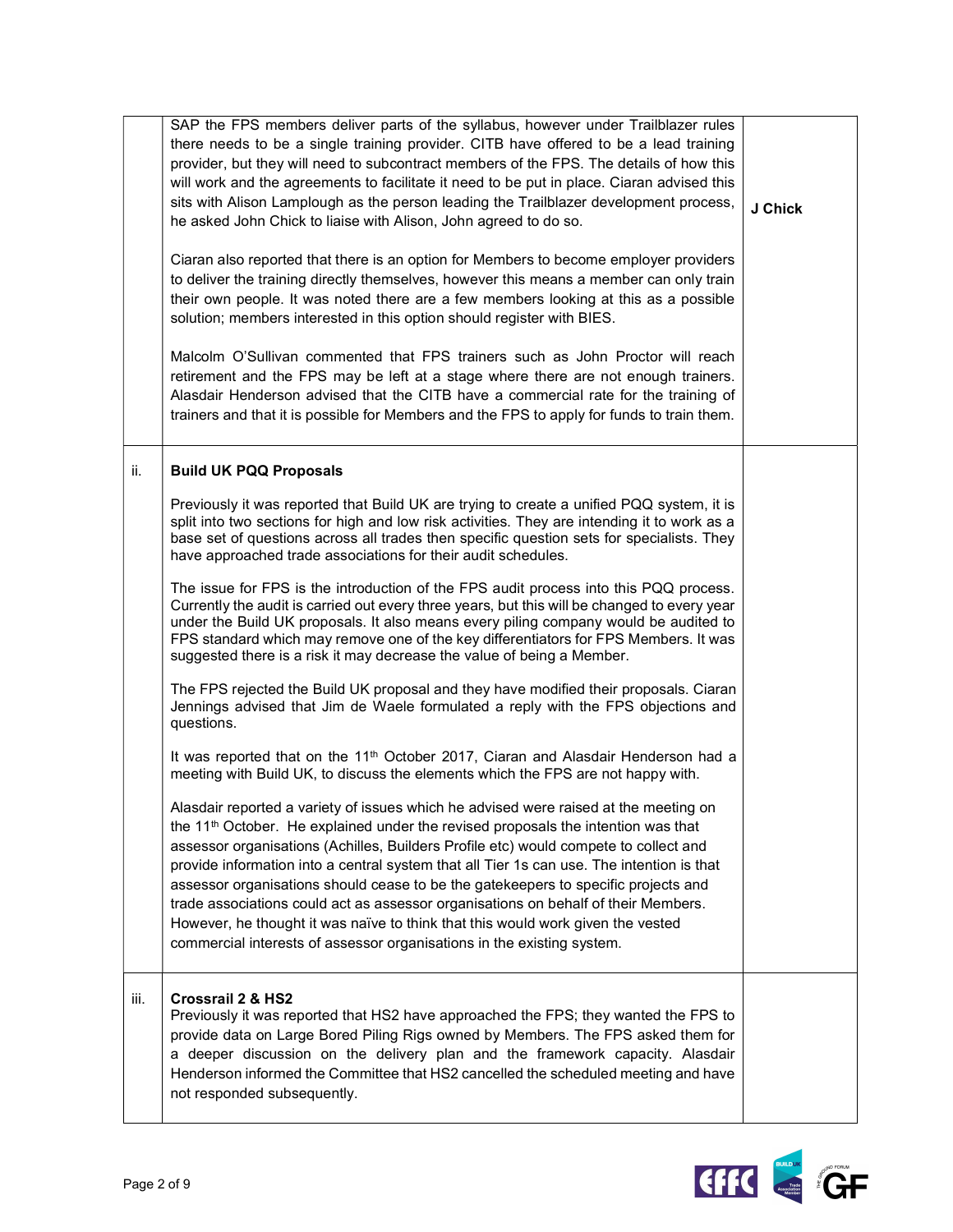|     | It was reported that the FPS met with Crossrail 2 to discuss procurement routes, however<br>it was noted the response was muted, the project is still at a premature stage. Alasdair<br>recommended that the FPS keep these links and communication open. Crossrail 2 are<br>intending the project to follow HS2 in terms of the geotechnical works.<br>Steve Hadley suggested these larger clients become an associate member of the FPS;<br>they would have value in some of the committees. Yvonne Ainsworth advised as a<br>Member company she would not be comfortable to discuss safety issues in front of<br>clients at the Safety and Training Committee, however she recognised other committees<br>would benefit. Steve advised it could also be an opportunity to ensure the work stays<br>within the FPS Membership. Alasdair commented HS2 do not see any role for<br>involvement with trade association membership, although Crossrail 2 have agreed to<br>stay engaged. |     |
|-----|----------------------------------------------------------------------------------------------------------------------------------------------------------------------------------------------------------------------------------------------------------------------------------------------------------------------------------------------------------------------------------------------------------------------------------------------------------------------------------------------------------------------------------------------------------------------------------------------------------------------------------------------------------------------------------------------------------------------------------------------------------------------------------------------------------------------------------------------------------------------------------------------------------------------------------------------------------------------------------------|-----|
| iv. | <b>Freedom of Movement for Workers</b><br>Ciaran Jennings advised this item was raised a while ago in relation to Brexit. Currently<br>Geotechnical Engineers are on the shortage of skilled workers list and it has been<br>suggested to add Piling Operatives to ensure FPS member companies can bring over<br>operatives from the EU post-Brexit. There is a government survey due to be issued which<br>the FPS should engage with to feed in its views.<br>In discussion it was determined that Members had experienced difficulties with various<br>specialisms over the past few years - rig operators, mud men, grab operators etc. It was<br>commented that the Government's Brexit document only really took account of house<br>builders and largely ignored the rest of the construction industry. It was agreed that all<br>should send in their thoughts on the skills shortages being experienced and anticipated<br>to inform an FPS strategy.                         | All |
| ۷.  | <b>Schedule of Attendance at FPS Meetings</b><br>It was reported at the Plant meeting there are consistent attendees and inconsistent<br>attendees; the Plant group want to increase attendance to gain wider discussions and<br>outcomes. It has been agreed to keep a record of who is attending to ensure we have<br>good representation. the FPS Executive can follow up with companies who do not<br>attend enough meetings and encourage them to become more engaged with the work<br>of the Federation.<br>It was agreed these should be part of the meeting papers for every FPS Quarterly<br>Meeting. It was noted as condition of membership, Members need to attend two<br>Quarterly meeting a year.                                                                                                                                                                                                                                                                        |     |
| 4.  | <b>FPS STRATEGIC PRIORITES 2017</b>                                                                                                                                                                                                                                                                                                                                                                                                                                                                                                                                                                                                                                                                                                                                                                                                                                                                                                                                                    |     |
|     | <b>Occupational Health</b><br>It was reported Occupational Health was discussed at the FPS Executive Meeting<br>which took place in the morning prior to the FPS Quarterly Meeting.<br>Steve Hadley advised he had two meetings across 18 months with Build UK on the<br>topic, but it has not progressed, and none of his feedback has been taken on board. He<br>noted that drugs and alcohol testing have been dropped from the CBH medical.                                                                                                                                                                                                                                                                                                                                                                                                                                                                                                                                        |     |

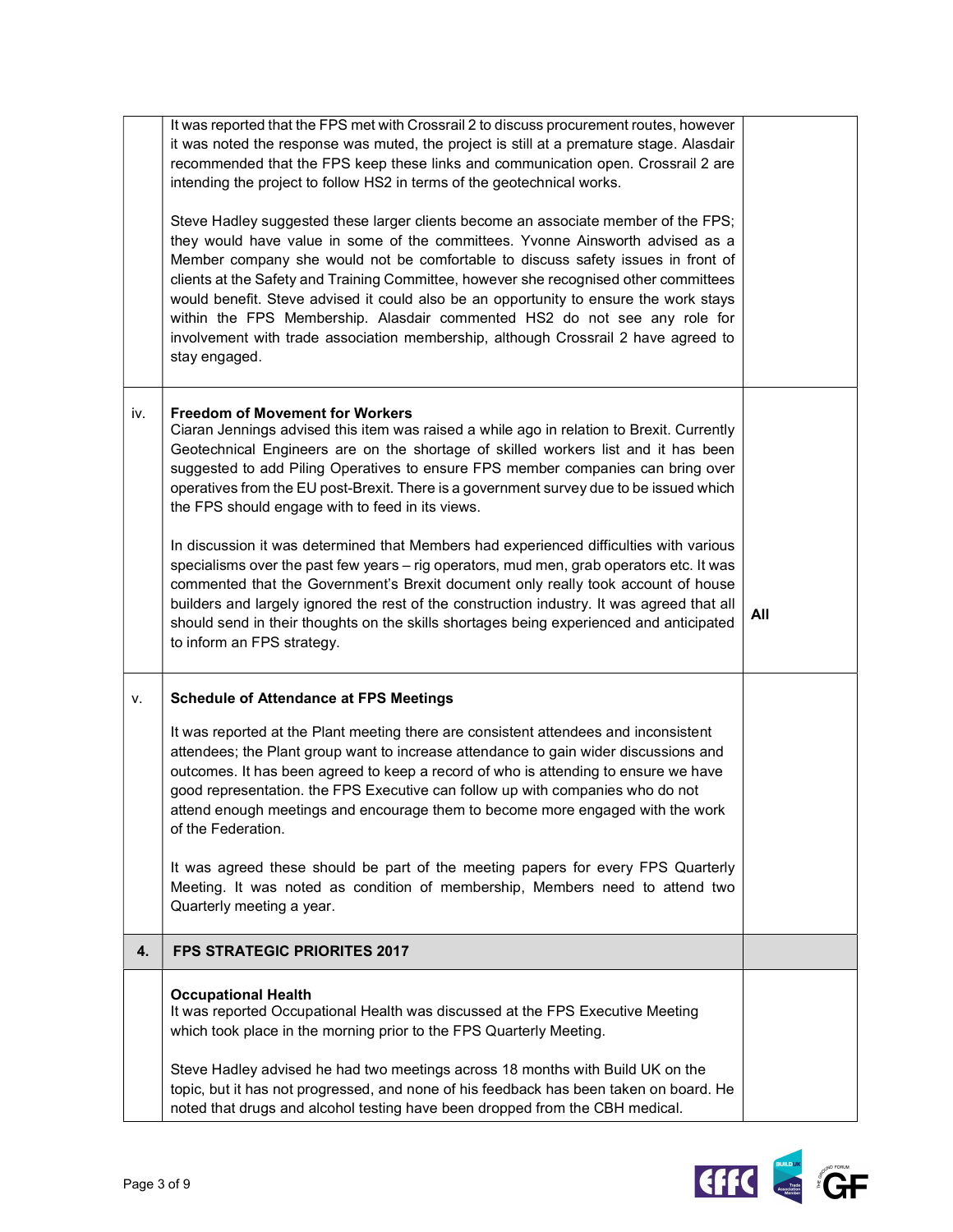|    | standard on D&A testing. At the last meeting there was a discussion regarding alcohol<br>limit and it was agreed to send out a survey asking how members feel regarding the<br>frequency of testing and to try to gain a consensus before creating a statement.<br>Steve advised he personally favoured a stringent approach to testing frequency and the<br>permissible levels of blood alcohol. It was suggested using a testing kit for instant results.<br>Yvonne asked what happens if they have failed; the company can end their employment<br>and then they can find employment with another company as there is no legal way of<br>dealing with and sharing the information. The Chair commented that requiring new staff<br>to undergo a medical on joining was the answer to the issue of identifying habitual drug<br>users. Steve advised that they allowed rehabilitated users to return to work under a high<br>frequency testing regime. It was noted that the incidence of the use of Cocaine seemed<br>to be high and possibly it was being abused as a stimulant to stay awake during long<br>working hours.<br>Alasdair Henderson asked the Committee to ensure they respond to the survey when it<br>is circulated.<br>Steve also advised that he, Phil Hines and the Secretary had met with Helen Whately<br>MP, who is Chair of the All Party Parliamentary Group on Mental Health. A wide-<br>ranging discussion was held that touched on issues such as working hours and the<br>issues of mental health in construction. He was keen to gain funding for a helpline for<br>construction workers. Alasdair commented that these could be useful though tend to be<br>a used by people as a last resort. Members will be kept appraised of any<br>developments. | All |
|----|-----------------------------------------------------------------------------------------------------------------------------------------------------------------------------------------------------------------------------------------------------------------------------------------------------------------------------------------------------------------------------------------------------------------------------------------------------------------------------------------------------------------------------------------------------------------------------------------------------------------------------------------------------------------------------------------------------------------------------------------------------------------------------------------------------------------------------------------------------------------------------------------------------------------------------------------------------------------------------------------------------------------------------------------------------------------------------------------------------------------------------------------------------------------------------------------------------------------------------------------------------------------------------------------------------------------------------------------------------------------------------------------------------------------------------------------------------------------------------------------------------------------------------------------------------------------------------------------------------------------------------------------------------------------------------------------------------------------------------------------------------------------------------------------|-----|
|    | Tool and Rod Handling Statement for approval<br>Alasdair advised that this has been circulated following the last meeting, he asked<br>members of the Committee to please respond if they have not yet done so.                                                                                                                                                                                                                                                                                                                                                                                                                                                                                                                                                                                                                                                                                                                                                                                                                                                                                                                                                                                                                                                                                                                                                                                                                                                                                                                                                                                                                                                                                                                                                                         | All |
|    | <b>Manual Handling Injuries campaign</b><br>It was reported that Debbie darling has been working on proposals for a campaign.<br><b>Commercial Good Practice:</b><br>Build UK retention roadmap - Alasdair Henderson reported Build UK have set up a<br>working group to address retentions as they are concerned that the government may<br>legislate on them without properly engaging with the industry. Martin Blower had been<br>inputting into this group on behalf of the FPS and Alasdair had met with Jo Fautley, the<br>Deputy Chief Executive of Build UK, in order to protect the FPS position but also put<br>arguments across that the issue of retention is driven by lack of cash rather than valid<br>concerns over quality assurance. He advised there were also points raised about trying<br>to get customers to be sensible, using Project Bank Accounts and pushing our position<br>on the caps on liability.<br><b>QUARTERLY LOAD BEARING STATISTICS</b>                                                                                                                                                                                                                                                                                                                                                                                                                                                                                                                                                                                                                                                                                                                                                                                                         |     |
| 5. |                                                                                                                                                                                                                                                                                                                                                                                                                                                                                                                                                                                                                                                                                                                                                                                                                                                                                                                                                                                                                                                                                                                                                                                                                                                                                                                                                                                                                                                                                                                                                                                                                                                                                                                                                                                         |     |
|    | Alasdair Henderson observed that the house building sector seems to be dropping<br>down. Malcolm O'Sullivan asked if Brexit may be affecting the statistics, the Committee<br>noted it may be a factor of uncertainty affecting orders.<br>Alasdair advised there was a meeting with the Associate Members in July and one                                                                                                                                                                                                                                                                                                                                                                                                                                                                                                                                                                                                                                                                                                                                                                                                                                                                                                                                                                                                                                                                                                                                                                                                                                                                                                                                                                                                                                                              |     |

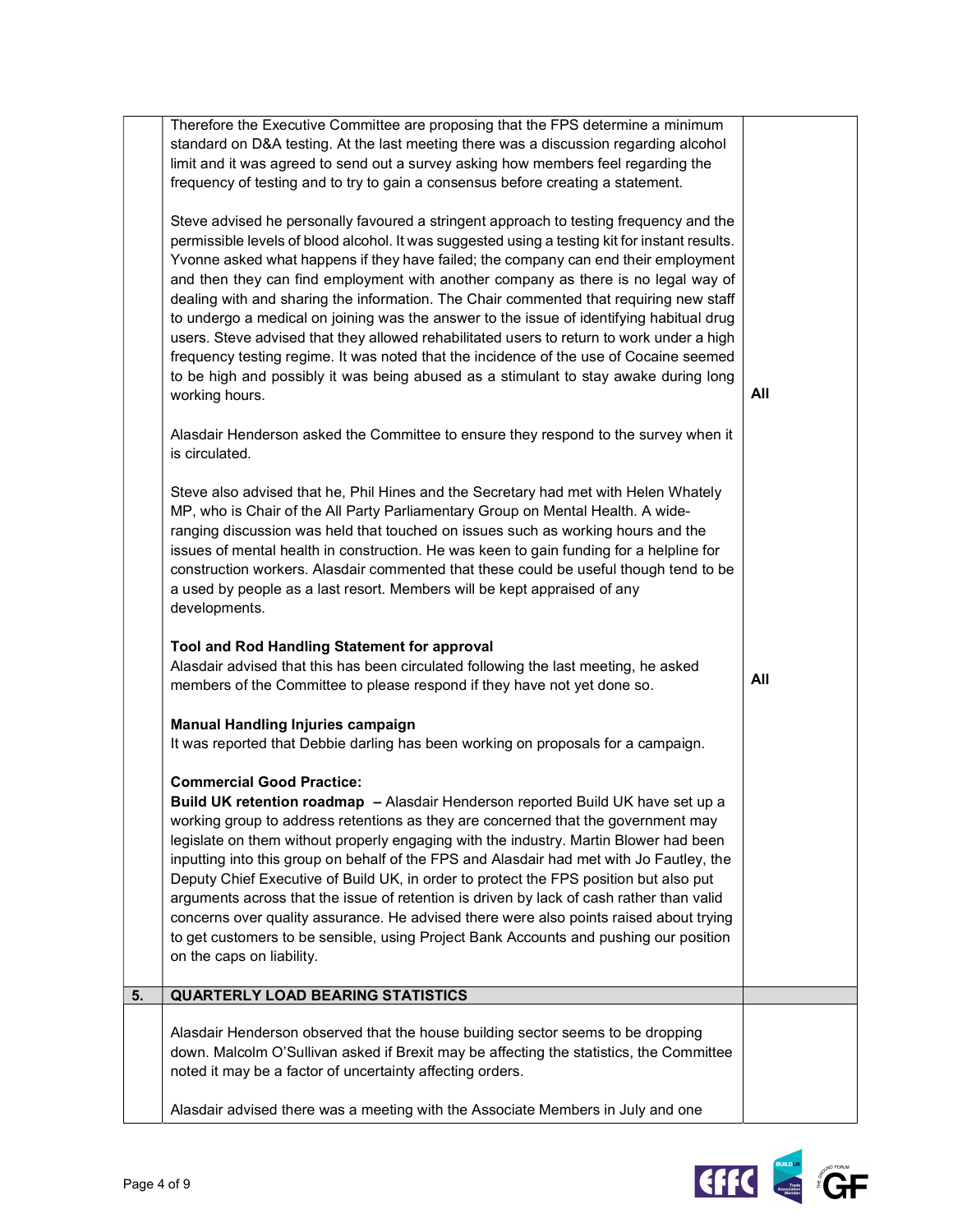|     | interesting comment was that they are selling more to non-members.<br>Ciaran Jennings reported the FPS Commercial Committee meeting they stated that the<br>FPS should promote the use of FPS members. Steve Hadley added at the last Ground<br>Forum meeting they observed that it was quiet last year, but this year has been better.<br>Steve advised the FPS remains patient and highlighted a positive that materials prices<br>are dropping; the price of concrete in London has dropped. Alasdair commented that<br>Crossrail 2 and HS2 will improve the market.<br><b>FPS EMPLOYMENT STATISTICS</b>                                                                                                                                                                                                                                                                                                                                                                                                                                                                                                         |                                  |
|-----|---------------------------------------------------------------------------------------------------------------------------------------------------------------------------------------------------------------------------------------------------------------------------------------------------------------------------------------------------------------------------------------------------------------------------------------------------------------------------------------------------------------------------------------------------------------------------------------------------------------------------------------------------------------------------------------------------------------------------------------------------------------------------------------------------------------------------------------------------------------------------------------------------------------------------------------------------------------------------------------------------------------------------------------------------------------------------------------------------------------------|----------------------------------|
| 6.  |                                                                                                                                                                                                                                                                                                                                                                                                                                                                                                                                                                                                                                                                                                                                                                                                                                                                                                                                                                                                                                                                                                                     |                                  |
|     | Alasdair Henderson reported it has been suggested to collect employment statistics by<br>sending out a request to FPS Members on a once annual basis. The FPS does not know<br>enough about member employee information such as ethnicity, the gender divide and<br>disability. Once a baseline has been established it should be easier to see where there<br>are issues and formulate a plan on addressing them collectively.                                                                                                                                                                                                                                                                                                                                                                                                                                                                                                                                                                                                                                                                                     |                                  |
|     | Jon Morris questioned whether there was gender pay gaps are being looked at. Alasdair<br>advised that the assumption at work is that there is comparable pay in roles, but the<br>government is looking at the average salaries for men and women. The lack of senior<br>representation of women means that the gap will be accentuated in their analysis.                                                                                                                                                                                                                                                                                                                                                                                                                                                                                                                                                                                                                                                                                                                                                          |                                  |
|     | It was suggested the request for employment statistics is sent once a year to capture the<br>statistics; it will be split between on site and off site.                                                                                                                                                                                                                                                                                                                                                                                                                                                                                                                                                                                                                                                                                                                                                                                                                                                                                                                                                             | <b>FPS</b><br><b>Secretariat</b> |
| 7.  | <b>COMMITTEE REPORTS</b>                                                                                                                                                                                                                                                                                                                                                                                                                                                                                                                                                                                                                                                                                                                                                                                                                                                                                                                                                                                                                                                                                            |                                  |
| i.  | <b>Executive Committee</b><br>The FPS Executive Meeting which took place in the morning prior to the FPS Quarterly<br>Meeting; it was noted there is little to be reported.<br>Alasdair Henderson advised a meeting between the FPS and MP Helen Whatley<br>regarding mental health and how this was dealt with adequately in the tier 1-2<br>procurement process.<br>The FPS website has been pushed live today in time for the Awards dinner (on 20 <sup>th</sup><br>October).<br>The FCA contract for the provision of the Secretariat was also discussed. Three years<br>ago this was put out to tender to test the market. The contract is now coming to the end<br>of the term. The Chair proposed that no further market test was repeated and the contract<br>be rolled on for a further year. This was formally proposed by Alasdair Henderson and<br>seconded by Stuart Norman and agreed by the Quarterly Committee.<br>The Executive also discussed finances, it was noted the reserves continue to grow and<br>the Annual Awards Dinner taking place following this meeting is breaking even thanks to |                                  |
|     | sponsorship from Members.                                                                                                                                                                                                                                                                                                                                                                                                                                                                                                                                                                                                                                                                                                                                                                                                                                                                                                                                                                                                                                                                                           |                                  |
| ii. | <b>Technical Committee</b><br>It was reported the last FPS Technical Committee Meeting was very well attended.<br>There is ongoing to revisions of codes, but Mark Pennington felt it was not necessary<br>to report too much detail at this stage.                                                                                                                                                                                                                                                                                                                                                                                                                                                                                                                                                                                                                                                                                                                                                                                                                                                                 |                                  |

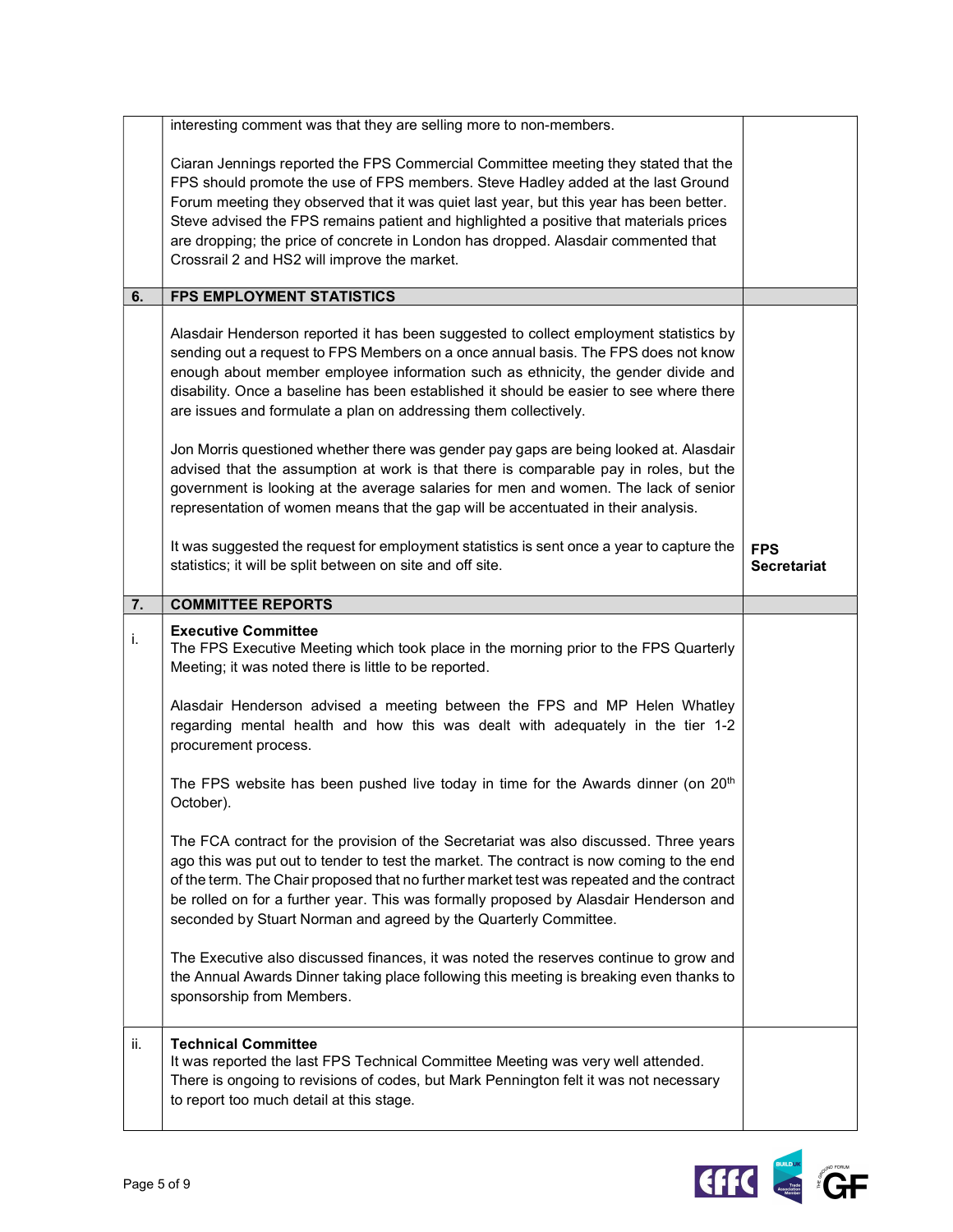|      | Load cases: It was previously reported that Load Cases are being discussed as<br>Members are finding that too much information is being provided for individual<br>elements. A small working group with the help of Associate Members are drafting a<br>position paper which will propose standardised terminology and required information<br>and recommend the FPS E-Pile Schedule.                                                                                                                |                    |
|------|------------------------------------------------------------------------------------------------------------------------------------------------------------------------------------------------------------------------------------------------------------------------------------------------------------------------------------------------------------------------------------------------------------------------------------------------------------------------------------------------------|--------------------|
|      | Sonic vs TIP testing: A small working group has been set up to compare sonic<br>testing and thermal integrity profile testing, they will produce an FPS Guidance<br>document to cover the positives and negatives of Sonic and TIP testing.<br>Mark reported they have set out a table of pros and cons of each technique, it also includes when<br>the FPS advises to use each. A draft was produced and presented at the last meeting,<br>however some minor modifications will be made.           |                    |
|      | Mark advised the Technical Committee has requested a 30-minute topic is presented<br>at each meeting which is relevant to ongoing discussions, previous examples include<br>the AGS Data Format and changes to Sperwall.                                                                                                                                                                                                                                                                             |                    |
|      | He added a guidance paper is being produced on Helical piling, however aside from<br>RBL the FPS Members do not readily use these piles. Ciaran commented that people<br>contact the FPS for technical advice regularly and tend to view the FPS as the<br>authority. Alasdair Henderson commented the FPS would need input from other<br>Members not just a view from RBL to make it hold water as an FPS piece of<br>guidance. It was agreed this should be considered by the Executive Committee. | <b>Exec Agenda</b> |
|      | Yvonne Ainsworth added an ICE paper is being published on the forces for the<br>removal of cases, this will view the FPS guidance as being extremely conservative<br>and may require the FPS to revisit its guidance on the topic; Yvonne agreed to send<br>the ICE Paper to Mark Pennington.                                                                                                                                                                                                        | <b>Y Ainsworth</b> |
| iii. | <b>Commercial Committee</b>                                                                                                                                                                                                                                                                                                                                                                                                                                                                          |                    |
|      | The FPS Commercial Committee is in the process of producing a position paper on<br>Project Bank Accounts which was circulated to the Committee ahead of the meeting, it<br>was noted the FPS recognise PBA as a positive thing; it was agreed it should be<br>supported by the FPS. It was requested any comments are sent to the FPS<br>Secretariat.                                                                                                                                                | All                |
|      | It was reported that the FPS has been approached by FIEC about the issues between<br>contractors and plant manufacturers in relation to BIM. They are interested in stopping<br>technology companies taking over digital construction and want to ensure contractors<br>and the supply-chain are driving development in the industry.                                                                                                                                                                |                    |
|      | The Commercial Committee members are continuing to bring along a junior colleague to<br>the meetings; someone who would not normally get access to the level of commercial<br>discussion that takes place.                                                                                                                                                                                                                                                                                           |                    |
| iv.  | <b>Safety and Training Forum</b><br>It was reported following a recent non piling fatality during a Concrete blowing out<br>procedure, the FPS Concrete Pumping Guidance was being reviewed with a view to<br>recommending best practice.                                                                                                                                                                                                                                                            |                    |
|      | John Chick explained that Expanded have invented a new technique of pumping through<br>grout to clear blockages that takes away the need to use compressed air or high-                                                                                                                                                                                                                                                                                                                              |                    |

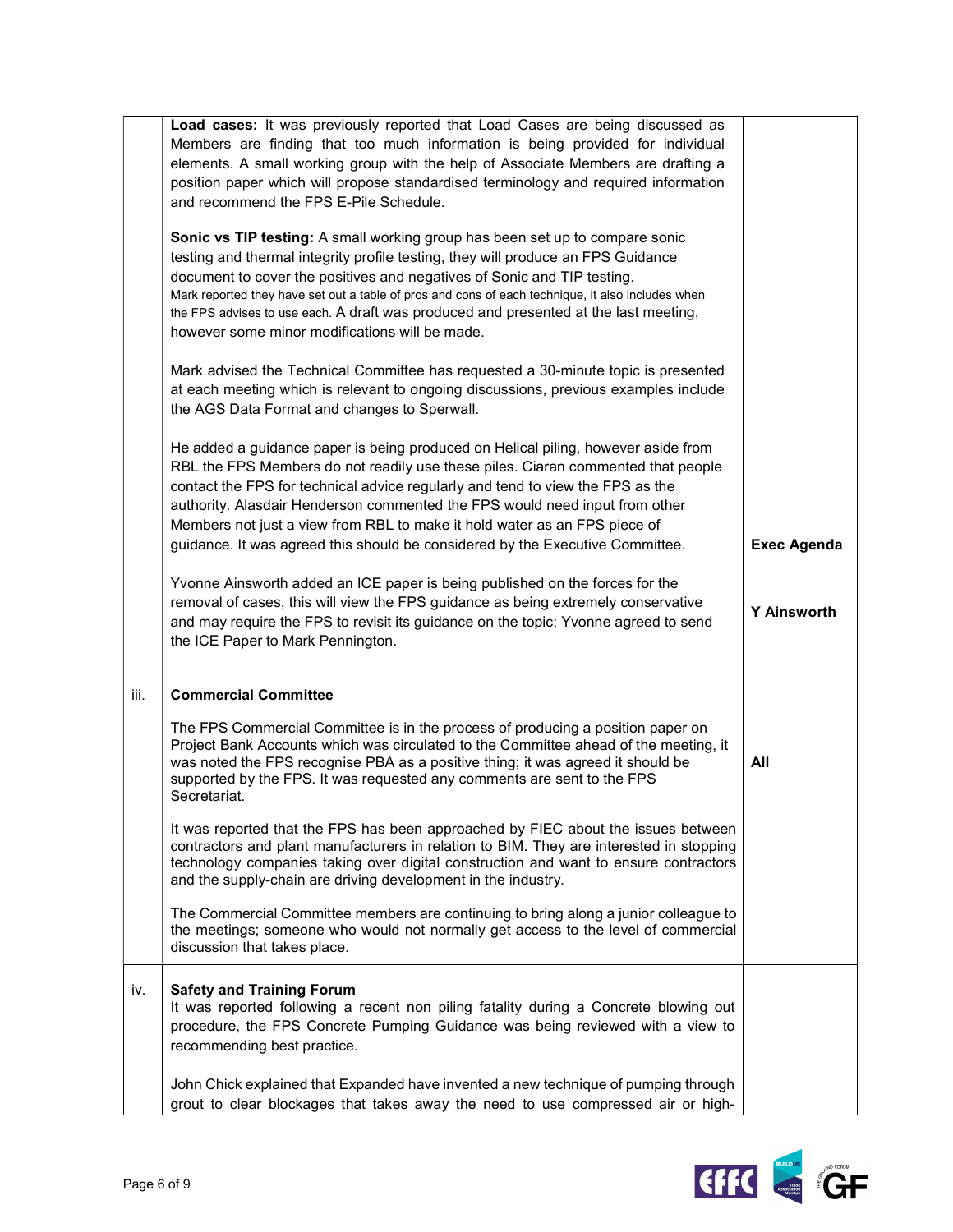|     | pressure processes. He agreed to share the Expanded process with the Quarterly<br>Committee.                                                                                                                                                                                                                                                                                                |                                         |
|-----|---------------------------------------------------------------------------------------------------------------------------------------------------------------------------------------------------------------------------------------------------------------------------------------------------------------------------------------------------------------------------------------------|-----------------------------------------|
|     | It was also agreed by the Forum to include UXO in the Pre-commencement Piling<br>Standard.                                                                                                                                                                                                                                                                                                  |                                         |
|     | The Forum are currently reviewing the FPS tool box talks and are keen to use video<br>versions of them as these have more impact with site operatives. However there have<br>been problems getting approvals to use these and getting them produced in a debranded<br>format.                                                                                                               |                                         |
| v.  | <b>Plant Safety Group</b><br>It was reported a small working group convened to put in place a recommended<br>practice for Concrete Pumping blowing out, responses have been integrated and minor<br>tweaks are required (see S&T Forum report above).                                                                                                                                       |                                         |
|     | Ciaran Jennings informed the Committee that Steve Joynson has stepped down as Chair<br>of the Plant Safety Group and Dorian Rixon is taking over, he advised if there any topics<br>members of the Committee would like Plant to look at, please inform the FPS Secretariat<br>to inform Dorian Rixon.                                                                                      | All<br><b>FPS</b><br><b>Secretariat</b> |
| 8.  | <b>MEMBERSHIP MATTERS</b>                                                                                                                                                                                                                                                                                                                                                                   |                                         |
| i.  | <b>Membership Audit</b>                                                                                                                                                                                                                                                                                                                                                                     |                                         |
|     | Ciaran Jennings reminded the group the FPS Audit is due to start next year, he advised<br>another auditor will need to be recruited, the S&T Forum have suggested a few people.<br>It was noted the Audit Schedule runs alphabetically through the Members, although new<br>members since the last audit cycle will not be audited until they are due.                                      |                                         |
|     | Ciaran advised that the pass mark has been increased by 5%. There are five areas that<br>are audited, and the criteria is set by Members; it was noted that if the FPS wants to<br>introduce new additions or change it, it will need to be changed before January 2018.<br>In terms of promotion of the FPS, a set of standards need to be agreed and looked at<br>how these are promoted. |                                         |
|     | It was reported Dawson Wam are going through the Audit process in November and may<br>be joining the FPS as a Member in 2018.                                                                                                                                                                                                                                                               |                                         |
|     | Steve Hadley asked if Martello and Franki Foundations will go through the Audit together,<br>Ciaran replied as Franki Foundations are a subsidiary of Martello, they will go through<br>the Audit together.                                                                                                                                                                                 |                                         |
|     | PR AND DIGITAL MARKETING                                                                                                                                                                                                                                                                                                                                                                    |                                         |
| i.  | <b>PR Activity Review</b>                                                                                                                                                                                                                                                                                                                                                                   |                                         |
|     | It was noted the PR activity review was circulated after the last meeting; Debbie<br>Darling has asked if ideas for articles could be sent to her.                                                                                                                                                                                                                                          |                                         |
| ii. | <b>FPS Website</b>                                                                                                                                                                                                                                                                                                                                                                          |                                         |
|     | Ciaran Jennings advised the site was due to launch the 20 <sup>th</sup> October 2017, but the web<br>developers need access to the domain which was causing a delay.<br>*Post-Meeting Note: The website launched following the meeting*                                                                                                                                                     |                                         |
| 10. | <b>FINANCE</b>                                                                                                                                                                                                                                                                                                                                                                              |                                         |

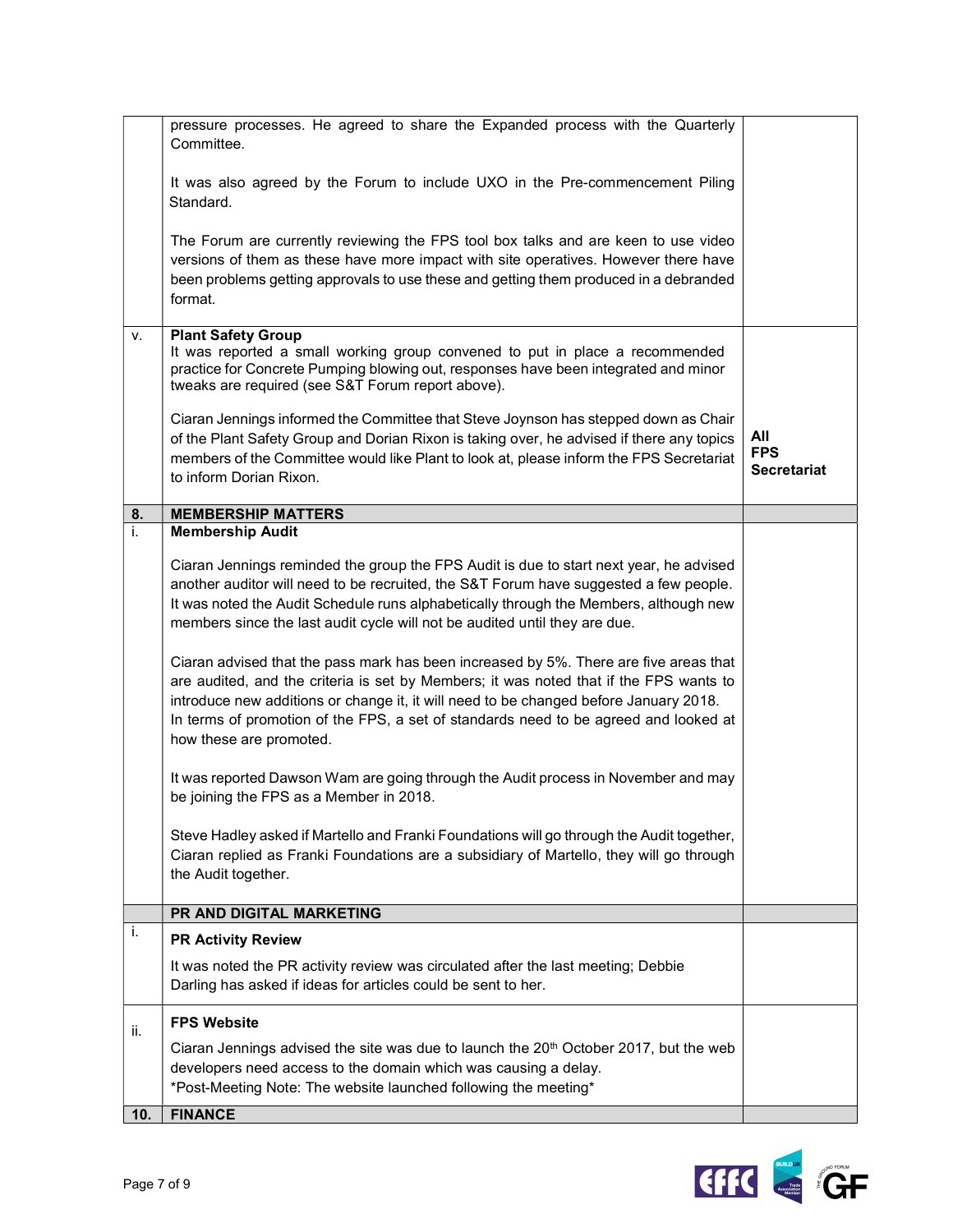| i.   | Budget for 2018                                                                                                                                                                                                                                                                                                                                                                                                                                                                                                                          |                   |
|------|------------------------------------------------------------------------------------------------------------------------------------------------------------------------------------------------------------------------------------------------------------------------------------------------------------------------------------------------------------------------------------------------------------------------------------------------------------------------------------------------------------------------------------------|-------------------|
|      | Ciaran Jennings advised the Budget for 2018 will be circulated once completed for                                                                                                                                                                                                                                                                                                                                                                                                                                                        | <b>C</b> Jennings |
|      | approval at the next meeting.                                                                                                                                                                                                                                                                                                                                                                                                                                                                                                            |                   |
| 11.  | <b>REPORTS AS NECESSARY</b>                                                                                                                                                                                                                                                                                                                                                                                                                                                                                                              |                   |
| i.   | <b>Build UK</b><br>It was noted this item was covered by discussion under previous items. It was added<br>Build UK are looking at how they are currently governed.                                                                                                                                                                                                                                                                                                                                                                       |                   |
| ii.  | <b>EFFC</b>                                                                                                                                                                                                                                                                                                                                                                                                                                                                                                                              |                   |
|      | It was advised there are three EFFC updates to report on since the last meeting.                                                                                                                                                                                                                                                                                                                                                                                                                                                         |                   |
|      | Ciaran Jennings advised the 2 <sup>nd</sup> edition of Tremie Guide will be pushed at the DFI<br>conference next year in Rome; it will have empirically derived acceptability criteria for<br>concrete and a modified slump flow test that contractors can use on site.                                                                                                                                                                                                                                                                  |                   |
|      | The Support Fluids Bentonite guide is ongoing, Ciaran suspects it will be published at<br>the end of next year. They have a good balance of contractors, consultants and suppliers<br>inputting into the guide to ensure it is a quality piece of work.                                                                                                                                                                                                                                                                                  |                   |
|      | It was reported that Martin Blower has taken over from Chris Primett as EFFC Officer for<br>the FPS in the short term. Martin will step down from the EFFC Executive and FPS<br>Executive in April 2018 and a replacement for Martin is required. It would be ideal if they<br>are also member of the FPS Executive. Ciaran advised the position includes three trips<br>a year for two days with expenses for travel and accommodation funded by the FPS and<br>asked any interested Members of the Quarterly Committee to contact him. | All               |
| iii. | <b>Ground Forum</b><br>Steve Hadley advised there was not much to report from the Ground Forum since the<br>last meeting, however he believed the GF was increasingly coming round to supporting<br>Degree Apprenticeships in geotechnics.                                                                                                                                                                                                                                                                                               |                   |
|      | Yvonne Ainsworth commented that RoGEP are putting technical grades of qualifications<br>into the scheme.                                                                                                                                                                                                                                                                                                                                                                                                                                 |                   |
| 12.  | <b>SOCIAL EVENTS</b>                                                                                                                                                                                                                                                                                                                                                                                                                                                                                                                     |                   |
| ii.  | <b>Annual Awards Dinner 2017</b><br>Alasdair Henderson stated the Annual Dinner for 2017 will be taking place after the FPS<br>Quarterly Meeting; held at the Sheraton Hotel. Alasdair asked members of the<br>Committee to provide their support for the speaker Debra Searle, he added Debra is an<br>interesting person who rowed across the Atlantic alone, she will highlight diversity.<br>Steve Hadley noted the FPS struggled with nominations for the Awards this year, only 8                                                  |                   |
| 13.  | members of 19 submitted nominations, he asked going forward if the FPS choose to do<br>the Awards format again, the support of the Committee is required.                                                                                                                                                                                                                                                                                                                                                                                |                   |
|      | <b>ANY OTHER BUSINESS</b>                                                                                                                                                                                                                                                                                                                                                                                                                                                                                                                |                   |
|      | <b>Site Investigation Quality</b><br>Yvonne Ainsworth has observed the quality of site investigations has been dropping off<br>and speculated this might be related to increase in workload and Alasdair Henderson                                                                                                                                                                                                                                                                                                                       |                   |